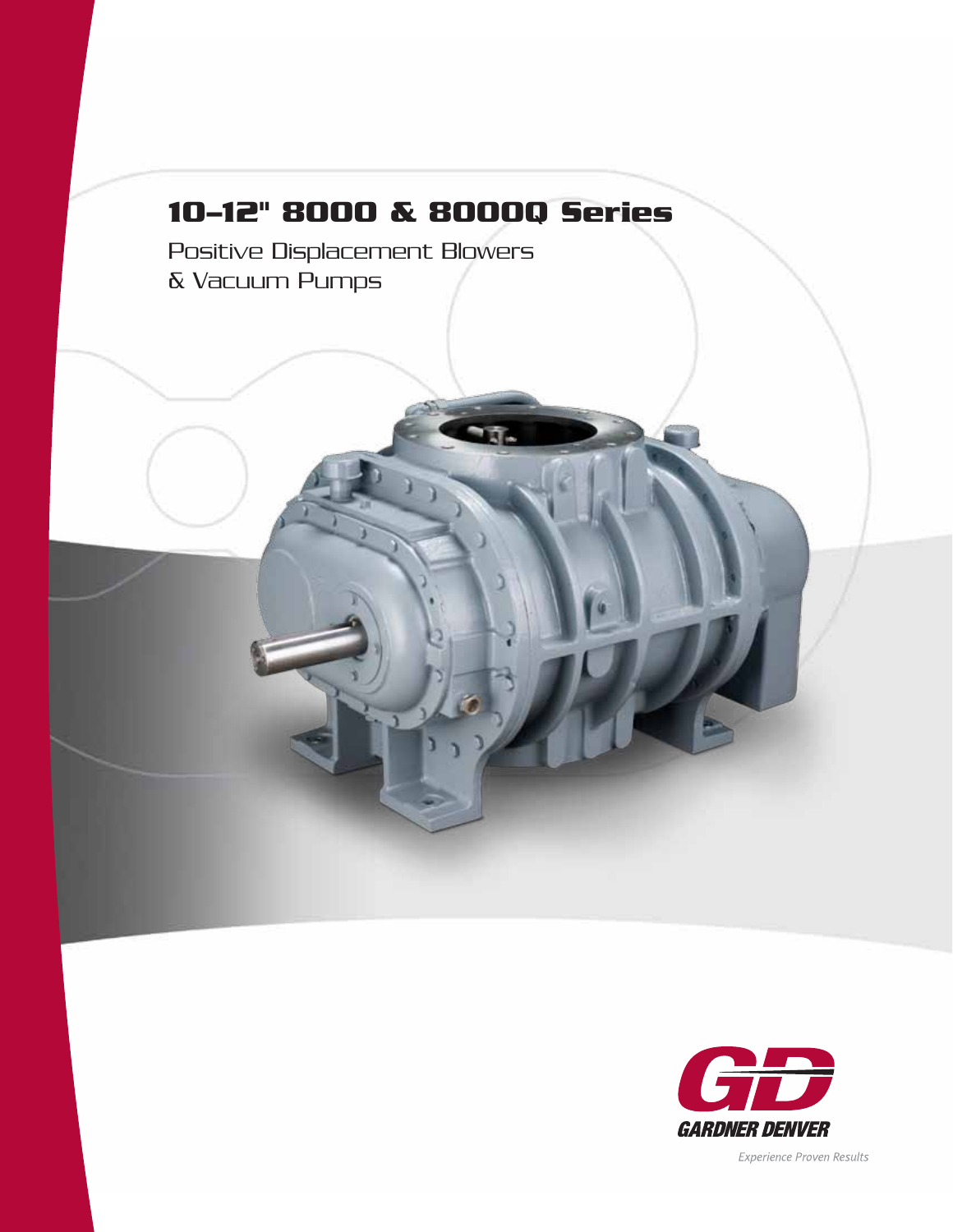

# **8000 & 8000Q Series**

| Industry                 | <b>Application</b>                       |
|--------------------------|------------------------------------------|
| Milling and Baking       | <b>Blending and Conveying</b>            |
| <b>Resin and Plastic</b> | Processing and Conveying                 |
| <b>Power Generation</b>  | Fly Ash Conveying and Aeration           |
| Chemical                 | Vacuum Processing and Conveying          |
| Wastewater               | <b>Aeration and Backwashing</b>          |
| <b>Pulp and Paper</b>    | Chip Conveying and Process Vacuum        |
| Cement and Lime          | <b>Fluidization and Conveying</b>        |
| <b>Soil Remediation</b>  | Vacuum Extraction and Sparging           |
| <b>Air Separation</b>    | <b>Gas Collection and Transportation</b> |
| Coalbed/Landfill         | <b>Methane Gas Recovery</b>              |
| <b>Process Gas</b>       | <b>Gas Boosting</b>                      |
| Oil & Gas                | <b>Gas Collection &amp; Sparging</b>     |

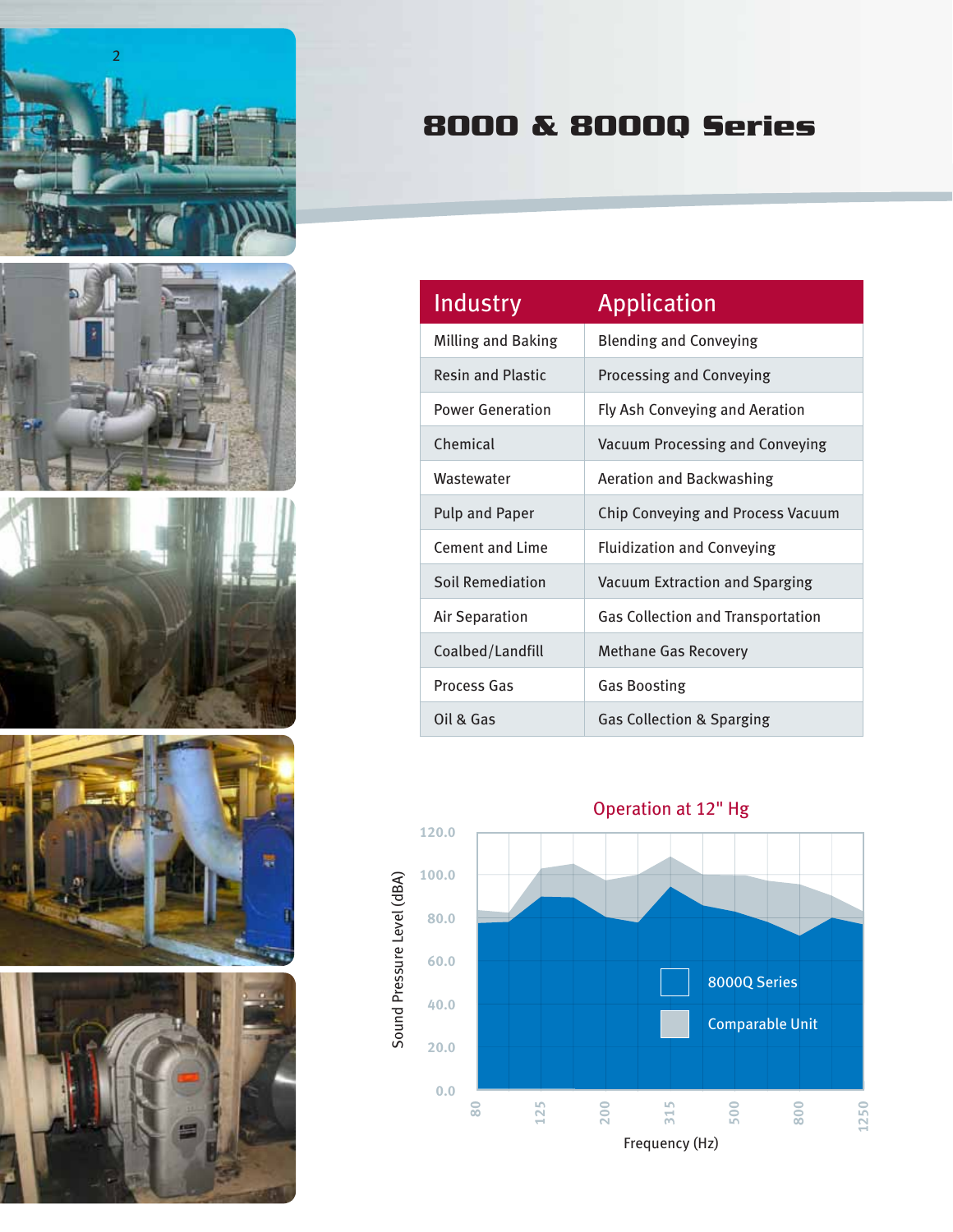All Sutorbilt 8000 blowers are manufactured in our state of the art facility in Sedalia, Missouri by skilled machinists. They are built to rigorous ISO 9001 quality standards and each blower is individually tested before it leaves our facilities. We support all of our customers before and after the sale with dedicated customer service, warranty, and engineering departments as well as an international network of experienced local distributors.

## Available Options

- • Wet Vac
- Corrgard Coating
- Mechanical Seals
- Force Feed Lube
- Force Feed Lube w/Cooler





## Specific Model Selection

For specific air demands, performance data is available through **QuickPik,** a web-based blower sizing and selection software. It can be accessed 24/7 on www.GDQuickPik.com or www.GardnerDenverProducts.com.

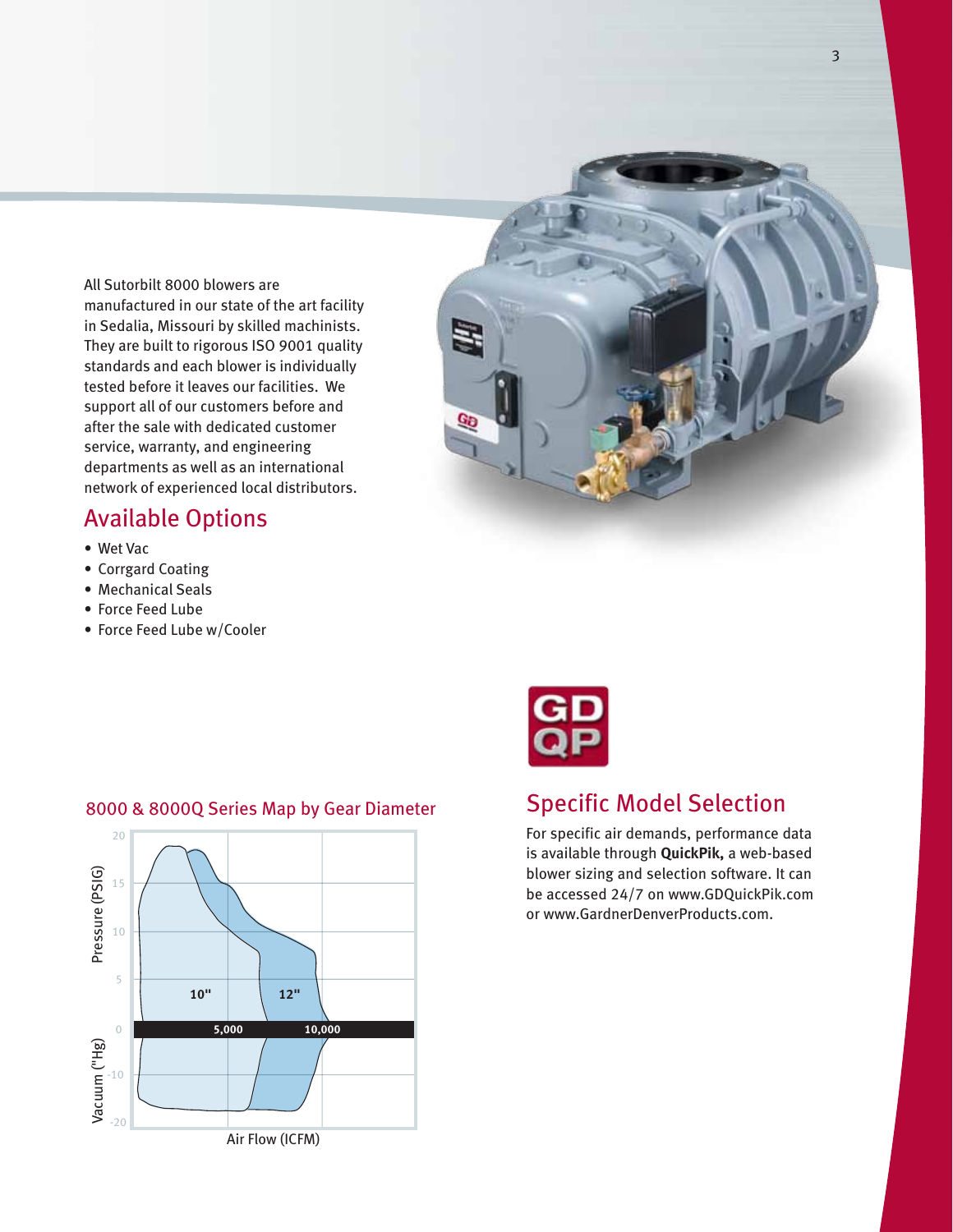# **8000 & 8000Q Superior Features**

#### One-Piece Steel Shafts

- Constructed of chrome alloy
- Interference-fit through the impeller and flanged to the gear end
- Employ larger diameters to reduce torsional deflection
- Increased pressure ratings and efficiencies
- Allowing higher working loads for V-belt drives without additional bearings
- Competition utilizes bolt on shafts which transmit power through the cast rotor causing added stress loads

## Dynamically Balanced Impellers

- Constructed of high-density, ductile-iron
- Designed for smooth running and lower bearing loads





#### **Optional** Mechanical Seals

- Prevent gas leaks
- Recommended for all gas-handling applications in pressure or vacuum

## Splash Lubrication

- Effective & efficient splash lubrication of all bearing and timing gears
- Optional pressure lubrication system and oil cooler (with a unidirectional, shaft-mounted pump to deliver oil to bearings and gears from a single sump)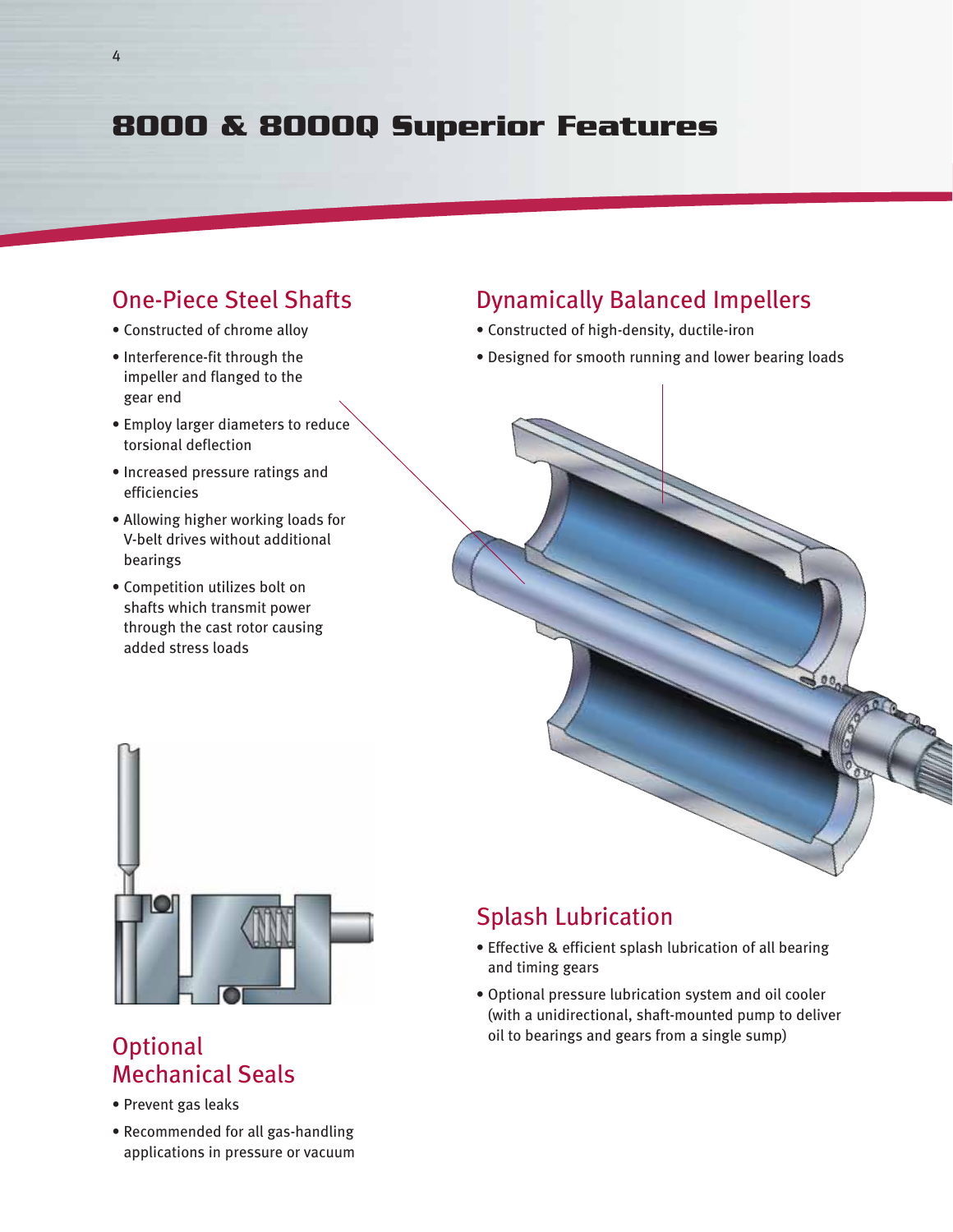## Heavy Duty Bearings

- Double-row, spherical roller bearings
- Contained by machine bearing cartridges to allow for easy field maintenance
- Gear end bearings fixed axially against shaft shoulder
- Controls thrust loads and maintains end clearances

## Viton Oil Seals and Labyrinth Air Seals

- Provide long life and reliable sealing at blower rated temperatures
- Optional mechanical seals

#### Heat-Treated Timing Gears

- Constructed of alloy steel
- Attached to timing hubs by high tensile strength bolts
- Helical gear design

#### Other 8000 Series Features

- High-tensile, cast-iron headplates keep all internals perfectly aligned
- Generous seal vent areas assure better sealing and longer life
- Large machined footpads offer excellent, permanent mounting surfaces
- Reinforced case design assures greater rigidity under pressure or vacuum
- Energy-saving ports with larger inlet and discharge ports allow for greater air flow and optimum air velocity
- Timing Hubs
- Accurately positioned by splines on the drive shaft
- Simplifies timing and serviceability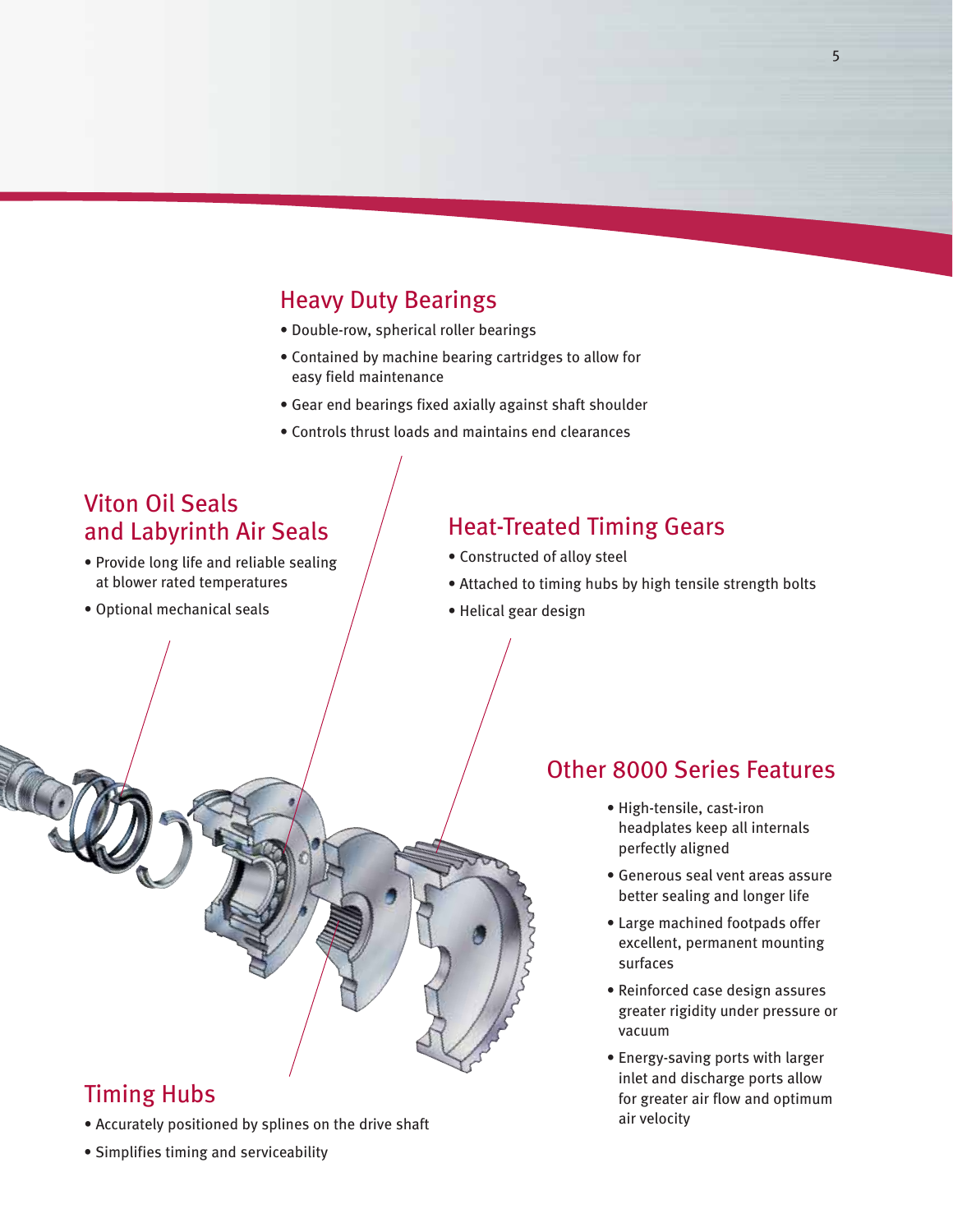# <sup>6</sup> Dimensional Data – Vertical Configurations

| <b>SIZE</b> | WT.  | A     | B     | C    | D  | Ε     | F     | G               | н     | In    | Out   | К<br>In. | К<br>Out |       | M     | N     | $\mathbf 0$ | R    | S    |      | U    | V.   |
|-------------|------|-------|-------|------|----|-------|-------|-----------------|-------|-------|-------|----------|----------|-------|-------|-------|-------------|------|------|------|------|------|
| 1008        | 1750 | 16.75 | 7.00  | 7.50 | 18 | 14.00 | 19.00 | 5               | 34.38 | 17.38 | 17.38 | 8        | 8        | 19.38 | 35.63 | 8.00  | 7.88        | 0.63 | 2.50 | 1.19 | 0.88 | 4.25 |
| 1011        | 1875 | 19.75 | 8.50  | 7.50 | 18 | 14.00 | 19.00 | 5               | 34.38 | 17.38 | 17.38 | 8        | 8        | 20.88 | 38.63 | 11.00 | 7.88        | 0.63 | 2.50 | 1.19 | 0.88 | 4.25 |
| 1013        | 2000 | 22.00 | 9.63  | 7.50 | 18 | 14.00 | 19.00 | -5              | 34.38 | 17.38 | 17.38 | 10       | 10       | 22.00 | 40.88 | 13.25 | 7.88        | 0.63 | 2.50 | 1.19 | 0.88 | 4.25 |
| 1013-0      | 2092 | 22.00 | 9.63  | 7.50 | 18 | 14.00 | 19.00 | $5\overline{)}$ | 34.38 | 14.25 | 14.25 | 12       | 10       | 22.00 | 40.88 | 13.25 | 7.88        | 0.63 | 2.50 | 1.19 | 0.88 | 4.25 |
| 1016        | 2050 | 24.75 | 11.00 | 7.50 | 18 | 14.00 | 19.00 | 5               | 34.38 | 12.00 | 12.00 | 10       | 10       | 23.38 | 43.63 | 16.00 | 7.88        | 0.63 | 2.50 | 1.19 | 0.88 | 4.25 |
| 1016-0      | 2164 | 24.75 | 11.00 | 7.50 | 18 | 14.00 | 19.00 | 5               | 34.38 | 14.25 | 14.25 | 12       | 10       | 23.38 | 43.63 | 16.00 | 7.88        | 0.63 | 2.50 | 1.19 | 0.88 | 4.25 |
| 1018        | 2100 | 26.75 | 12.00 | 7.50 | 18 | 14.00 | 19.00 | 5               | 34.38 | 12.00 | 12.00 | 10       | 10       | 24.38 | 45.63 | 18.00 | 7.88        | 0.63 | 2.50 | 1.19 | 0.88 | 4.25 |
| 1018-Q      | 2217 | 26.75 | 12.00 | 7.50 | 18 | 14.00 | 19.00 | 5               | 34.38 | 14.25 | 14.25 | 12       | 10       | 24.38 | 45.63 | 18.00 | 7.88        | 0.63 | 2.50 | 1.19 | 0.88 | 4.25 |
| 1021        | 2165 | 29.75 | 13.50 | 7.50 | 18 | 14.00 | 19.00 | 5               | 34.38 | 12.00 | 12.00 | 12       | 12       | 25.88 | 48.63 | 21.00 | 7.88        | 0.63 | 2.50 | 1.19 | 0.88 | 4.25 |
| 1021-0      | 2286 | 29.75 | 13.50 | 7.50 | 18 | 14.00 | 19.00 | 5               | 34.38 | 14.25 | 14.25 | 14       | 12       | 25.88 | 48.63 | 21.00 | 7.88        | 0.63 | 2.50 | 1.19 | 0.88 | 4.25 |
| 1024        | 2530 | 32.75 | 15.00 | 7.50 | 18 | 14.00 | 19.00 | 5               | 35.25 | 14.00 | 14.00 | 14       | 14       | 27.38 | 51.63 | 24.00 | 7.88        | 0.63 | 2.50 | 1.19 | 0.88 | 4.25 |
| 1024-0      | 2697 | 32.75 | 15.00 | 7.50 | 18 | 14.00 | 19.00 | 5               | 35.25 | 14.25 | 14.25 | 14       | 12       | 27.38 | 51.63 | 24.00 | 7.88        | 0.63 | 2.50 | 1.19 | 0.88 | 4.25 |
| 1030        | 2770 | 38.75 | 18.00 | 7.50 | 18 | 14.00 | 19.00 | 5               | 35.25 | 14.00 | 14.00 | 14       | 14       | 30.38 | 57.63 | 30.00 | 7.88        | 0.63 | 2.50 | 1.19 | 0.88 | 4.25 |
| 1030-Q      | 3032 | 38.75 | 18.00 | 7.50 | 18 | 14.00 | 19.00 | 5               | 35.25 | 14.25 | 14.25 | 16       | 14       | 30.38 | 57.63 | 30.00 | 7.88        | 0.63 | 2.50 | 1.19 | 0.88 | 4.25 |
| 1213        | 2850 | 22.50 | 9.50  | 9.00 | 22 | 16.50 | 22.50 | 6               | 40.75 | 19.25 | 19.25 | 10       | 10       | 24.00 | 45.00 | 13.00 | 8.88        | 0.75 | 2.88 | 1.33 | 0.88 | 6.50 |
| 1216        | 2975 | 25.50 | 11.00 | 9.00 | 22 | 16.50 | 22.50 | 6               | 40.75 | 19.25 | 19.25 | 10       | 10       | 25.50 | 48.00 | 16.00 | 8.88        | 0.75 | 2.88 | 1.33 | 0.88 | 6.50 |
| 1218        | 3065 | 28.00 | 12.25 | 9.00 | 22 | 16.50 | 22.50 | 6               | 41.75 | 16.00 | 16.00 | 12 12    |          | 26.75 | 50.50 | 18.50 | 8.88        | 0.75 | 2.88 | 1.33 | 0.88 | 6.50 |
| 1218-Q      | 3211 | 28.00 | 12.25 | 9.00 | 22 | 16.50 | 22.50 | 6               | 41.75 | 16.50 | 16.50 | 16       | 14       | 26.75 | 50.50 | 18.50 | 8.88        | 0.75 | 2.88 | 1.33 | 0.88 | 6.50 |
| 1220        | 3340 | 29.50 | 13.00 | 9.00 | 22 | 16.50 | 22.50 | 6               | 41.75 | 16.00 | 16.00 | 12 12    |          | 27.50 | 52.00 | 20.00 | 8.88        | 0.75 | 2.88 | 1.33 | 0.88 | 6.50 |
| 1220-0      | 3531 | 29.50 | 13.00 | 9.00 | 22 | 16.50 | 22.50 | 6               | 41.75 | 16.50 | 16.50 | 16       | 14       | 27.50 | 52.00 | 20.00 | 8.88        | 0.75 | 2.88 | 1.33 | 0.88 | 6.50 |
| 1223        | 3410 | 32.50 | 14.50 | 9.00 | 22 | 16.50 | 22.50 | 6               | 41.75 | 16.00 | 16.00 | 14 14    |          | 29.00 | 55.00 | 23.00 | 8.88        | 0.75 | 2.88 | 1.33 | 0.88 | 6.50 |
| 1223-0      | 3606 | 32.50 | 14.50 | 9.00 | 22 | 16.50 | 22.50 | 6               | 41.75 | 16.50 | 16.50 | 16       | 14       | 29.00 | 55.00 | 23.00 | 8.88        | 0.75 | 2.88 | 1.33 | 0.88 | 6.50 |
| 1226        | 3625 | 35.50 | 16.00 | 9.00 | 22 | 16.50 | 22.50 | 6               | 41.75 | 16.00 | 16.00 | 14       | - 14     | 30.50 | 58.00 | 26.00 | 8.88        | 0.75 | 2.88 | 1.33 | 0.88 | 6.50 |
| 1226-0      | 3893 | 35.50 | 16.00 | 9.00 | 22 | 16.50 | 22.50 | 6               | 41.75 | 16.50 | 16.50 | 18       | 16       | 30.50 | 58.00 | 26.00 | 8.88        | 0.75 | 2.88 | 1.33 | 0.88 | 6.50 |
| 1230        | 3975 | 39.50 | 18.00 | 9.00 | 22 | 16.50 | 22.50 | 6               | 41.75 | 16.00 | 16.00 | 16       | 16       | 32.50 | 62.00 | 30.00 | 8.88        | 0.75 | 2.88 | 1.33 | 0.88 | 6.50 |
| 1230-0      | 4346 | 39.50 | 18.00 | 9.00 | 22 | 16.50 | 22.50 | 6               | 41.75 | 16.50 | 16.50 | 18       | 16       | 32.50 | 62.00 | 30.00 | 8.88        | 0.75 | 2.88 | 1.33 | 0.88 | 6.50 |
| 1236        | 4170 | 45.50 | 21.00 | 9.00 | 22 | 16.50 | 22.50 | 6               | 41.75 | 16.00 | 16.00 | 16       | 16       | 35.50 | 68.00 | 36.00 | 8.88        | 0.75 | 2.88 | 1.33 | 0.88 | 6.50 |
| 1236-0      | 4693 | 45.50 | 21.00 | 9.00 | 22 | 16.50 | 22.50 | 6               | 41.75 | 16.50 | 16.50 | 20       | - 18     | 35.50 | 68.00 | 36.00 | 8.88        | 0.75 | 2.88 | 1.33 | 0.88 | 6.50 |

## Dimensional Data – Horizontal Configurations

| <b>SIZE</b> | WT.  | A     | B     | C.   | D  | Ε     | G | н     | In.   | Out   | K<br>In. | K<br>Out |       | M     | N     | $\mathbf{0}$ | R    | S.   |      | U    | v    | $\mathsf{X}$ |
|-------------|------|-------|-------|------|----|-------|---|-------|-------|-------|----------|----------|-------|-------|-------|--------------|------|------|------|------|------|--------------|
| 1008        | 1750 | 16.75 | 7.00  | 7.50 | 20 | 14.00 | 5 | 31.38 | 17.38 | 17.38 | 8        | 8        | 19.38 | 36.38 | 8.00  | 7.88         | 0.63 | 2.50 | 1.13 | 0.88 | 7.00 | 30.75        |
| 1011        | 1875 | 19.75 | 8.50  | 7.50 | 20 | 14.00 | 5 | 31.38 | 17.38 | 17.38 | 8        | 8        | 20.88 | 39.38 | 11.00 | 7.88         | 0.63 | 2.50 | 1.13 | 0.88 | 7.00 | 30.75        |
| 1013        | 2000 | 22.00 | 9.63  | 7.50 | 20 | 14.00 | 5 | 31.38 | 17.38 | 17.38 | 10       | 10       | 22.00 | 41.63 | 13.25 | 7.88         | 0.63 | 2.50 | 1.13 | 0.88 | 7.00 | 33.00        |
| 1016        | 2050 | 24.75 | 11.00 | 7.50 | 20 | 14.00 | 5 | 26.00 | 12.00 | 12.00 | 10       | 10       | 23.38 | 44.38 | 16.00 | 7.88         | 0.63 | 2.50 | 1.13 | 0.88 | 7.00 | 33.00        |
| 1016-0      | 2164 | 24.75 | 11.00 | 7.50 | 20 | 14.00 | 5 | 28.25 | 14.25 | 14.25 | 12       | 10       | 23.38 | 44.38 | 16.00 | 7.88         | 0.63 | 2.50 | 1.13 | 0.88 | 7.00 | 33.00        |
| 1018        | 2100 | 26.75 | 12.00 | 7.50 | 20 | 14.00 | 5 | 26.00 | 12.00 | 12.00 | 10       | 10       | 24.38 | 46.38 | 18.00 | 7.88         | 0.63 | 2.50 | 1.13 | 0.88 | 7.00 | 33.00        |
| 1021        | 2165 | 29.75 | 13.50 | 7.50 | 20 | 14.00 | 5 | 26.00 | 12.00 | 12.00 | 12       | 12       | 25.88 | 49.38 | 21.00 | 7.88         | 0.63 | 2.50 | 1.13 | 0.88 | 7.00 | 33.00        |
| 1021-0      | 2286 | 29.75 | 13.50 | 7.50 | 20 | 14.00 | 5 | 28.25 | 14.25 | 14.25 | 14       | 12       | 25.88 | 49.38 | 21.00 | 7.88         | 0.63 | 2.50 | 1.13 | 0.88 | 7.00 | 33.00        |
| 1024        | 2530 | 32.75 | 15.00 | 7.50 | 20 | 14.00 | 5 | 28.00 | 14.00 | 14.00 | 14       | 14       | 27.38 | 52.38 | 24.00 | 7.88         | 0.63 | 2.50 | 1.13 | 0.88 | 7.00 | 33.00        |
| 1024-0      | 2697 | 32.75 | 15.00 | 7.50 | 20 | 14.00 | 5 | 28.25 | 14.25 | 14.25 | 14       | 12       | 27.38 | 52.38 | 24.00 | 7.88         | 0.63 | 2.50 | 1.13 | 0.88 | 7.00 | 33.00        |
| 1030        | 2770 | 38.75 | 18.00 | 7.50 | 20 | 14.00 | 5 | 28.00 | 14.00 | 14.00 | 14       | 14       | 30.38 | 58.38 | 30.00 | 7.88         | 0.63 | 2.50 | 1.13 | 0.88 | 7.00 | 33.00        |
| 1030-0      | 3032 | 38.75 | 18.00 | 7.50 | 20 | 14.00 |   | 28.25 | 14.25 | 14.25 | 16       | 14       | 30.38 | 58.38 | 30.00 | 7.88         | 0.63 | 2.50 | 1.13 | 0.88 | 7.00 | 33.00        |
| 1213        | 2850 | 22.50 | 9.50  | 9.00 | 24 | 16.50 | 6 | 35.75 | 19.25 | 19.25 | 10       | 10       | 24.00 | 45.12 | 13.00 | 8.88         | 0.75 | 2.88 | 1.33 | 0.88 | 7.00 | 36.50        |
| 1216        | 2975 | 25.50 | 11.00 | 9.00 | 24 | 16.50 | 6 | 35.75 | 19.25 | 19.25 | 10       | 10       | 25.50 | 48.12 | 16.00 | 8.88         | 0.75 | 2.88 | 1.33 | 0.88 | 7.00 | 36.50        |
| 1218        | 3065 | 28.00 | 12.25 | 9.00 | 24 | 16.50 | 6 | 32.50 | 16.00 | 16.00 | 12       | 12       | 26.75 | 50.62 | 18.50 | 8.88         | 0.75 | 2.88 | 1.33 | 0.88 | 7.00 | 39.00        |
| 1220        | 3340 | 29.50 | 13.00 | 9.00 | 24 | 16.50 | 6 | 32.50 | 16.00 | 16.00 | 12       | 12       | 27.50 | 52.12 | 20.00 | 8.88         | 0.75 | 2.88 | 1.33 | 0.88 | 7.00 | 39.00        |
| 1223        | 3410 | 32.50 | 14.50 | 9.00 | 24 | 16.50 | 6 | 32.50 | 16.00 | 16.00 | 14       | 14       | 29.00 | 55.12 | 23.00 | 8.88         | 0.75 | 2.88 | 1.33 | 0.88 | 7.00 | 39.00        |
| 1226        | 3625 | 35.50 | 16.00 | 9.00 | 24 | 16.50 | 6 | 32.50 | 16.00 | 16.00 | 14       | 14       | 30.50 | 58.12 | 26.00 | 8.88         | 0.75 | 2.88 | 1.33 | 0.88 | 7.00 | 39.00        |
| 1226-Q      | 3893 | 35.50 | 16.00 | 9.00 | 24 | 16.50 | 6 | 33.00 | 16.50 | 16.50 | 18       | 16       | 30.50 | 58.12 | 26.00 | 8.88         | 0.75 | 2.88 | 1.33 | 0.88 | 7.00 | 39.00        |
| 1230        | 3975 | 39.50 | 18.00 | 9.00 | 24 | 16.50 | 6 | 32.50 | 16.00 | 16.00 | 16       | 16       | 32.50 | 62.12 | 30.00 | 8.88         | 0.75 | 2.88 | 1.33 | 0.88 | 7.00 | 39.00        |
| 1230-0      | 4346 | 39.50 | 18.00 | 9.00 | 24 | 16.50 | 6 | 33.00 | 16.50 | 16.50 | 18       | 16       | 32.50 | 62.12 | 30.00 | 8.88         | 0.75 | 2.88 | 1.33 | 0.88 | 7.00 | 39.00        |
| 1236        | 4170 | 45.50 | 21.00 | 9.00 | 24 | 16.50 | 6 | 32.50 | 16.00 | 16.00 | 16       | 16       | 35.50 | 68.12 | 36.00 | 8.88         | 0.75 | 2.88 | 1.33 | 0.88 | 7.00 | 39.00        |
| 1236-0      | 4693 | 45.50 | 21.00 | 9.00 | 24 | 16.50 | 6 | 33.00 | 16.50 | 16.50 | 20       | 18       | 35.50 | 68.12 | 36.00 | 8.88         | 0.75 | 2.88 | 1.33 | 0.88 | 7.00 | 39.00        |

Dimensions are in inches. Weights are in pounds and approximate.

DIAM. INLET





#### Vertical Model Dimensions Horizontal Model Dimensions

**X G**

**C C**

**D**

**V**

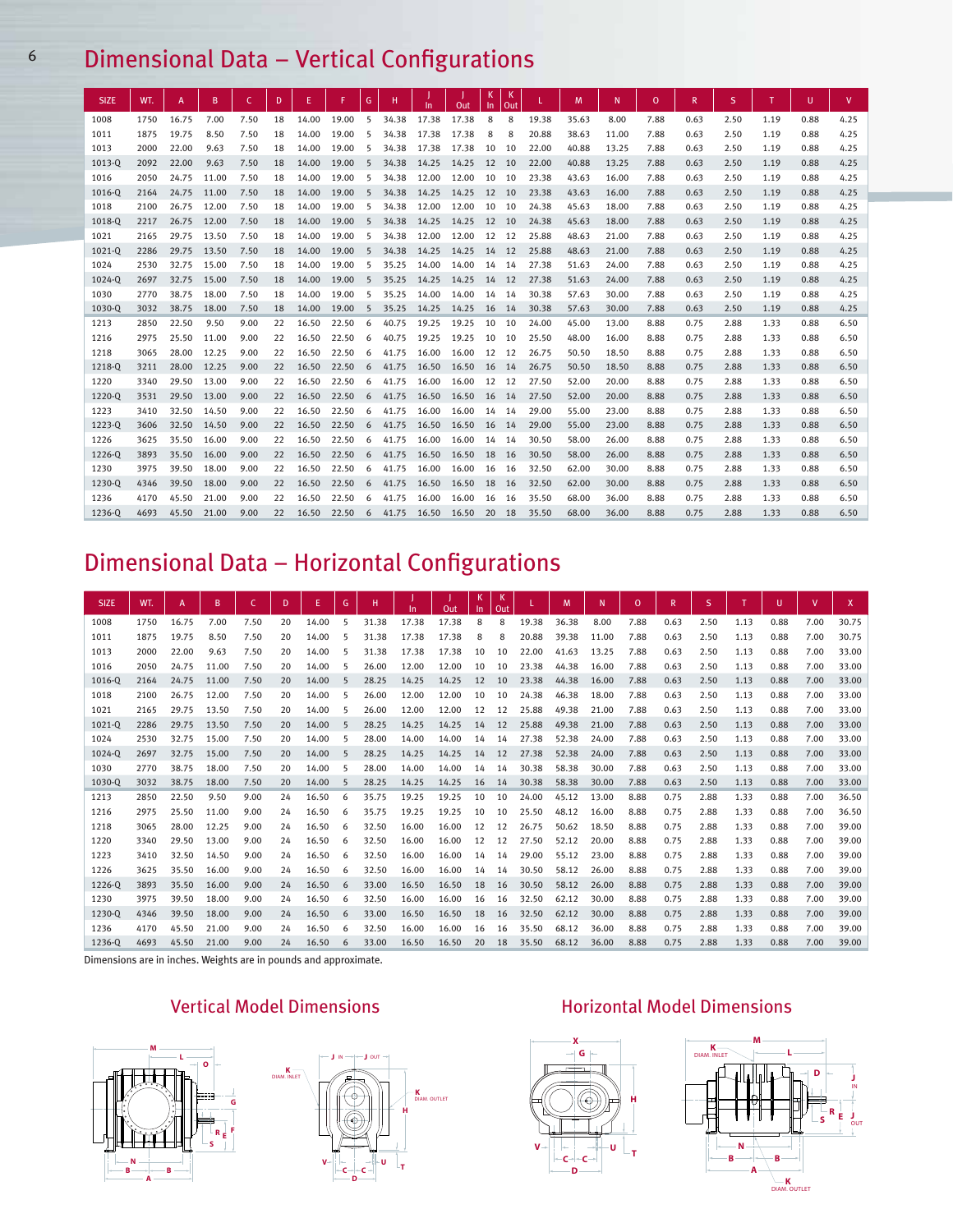#### Sutorbilt® 8000 Series Vacuum Performance Data **1986** 7 8 8000 Series Vacuum Performance Data

|             | <b>DIA. INLET</b> | DISPL. CU. | <b>FULL RATED</b> | <b>FULL RATED</b> |            |            | $8"$ Hg    |            | 10" Hg     |            | 12" Hg     |            | $14"$ Hg   | 16" Hg     |            |
|-------------|-------------------|------------|-------------------|-------------------|------------|------------|------------|------------|------------|------------|------------|------------|------------|------------|------------|
| <b>SIZE</b> | & OUTLET          | FT./REV.   | <b>VACUUM</b>     | <b>WET VACUUM</b> | <b>RPM</b> | <b>CFM</b> | <b>BHP</b> | <b>CFM</b> | <b>BHP</b> | <b>CFM</b> | <b>BHP</b> | <b>CFM</b> | <b>BHP</b> | <b>CFM</b> | <b>BHP</b> |
| 1008        | 8                 | 1.1        | 16                | 24                | 1475       | 1424       | 31         | 1389       | 37         | 1353       | 44         | 1314       | 51         | 1215       | 57         |
|             |                   |            |                   |                   | 1770       | 1748       | 38         | 1714       | 46         | 1678       | 54         | 1638       | 62         | 1540       | 70         |
| 1011        | 8                 | 1.5        | 16                | 24                | 1475       | 1955       | 42         | 1911       | 50         | 1864       | 61         | 1813       | 70         | 1700       | 79         |
|             |                   |            |                   |                   | 1770       | 2398       | 53         | 2353       | 64         | 2307       | 75         | 2256       | 85         | 2143       | 96         |
| 1013        | 10                | 1.8        | 16                | 24                | 1475       | 2355       | 50         | 2303       | 61         | 2248       | 72         | 2189       | 83         | 2055       | 94         |
|             |                   |            |                   |                   | 1770       | 2886       | 63         | 2834       | 75         | 2779       | 88         | 2720       | 101        | 2586       | 114        |
| $1016*$     | 10                | 2.2        | 16                | 24                | 1475       | 2898       | 62         | 2839       | 75         | 2775       | 89         | 2707       | 102        | 2539       | 115        |
|             |                   |            |                   |                   | 1770       | 3547       | 78         | 3488       | 93         | 3424       | 109        | 3356       | 125        | 3188       | 140        |
| 1018*       | 10                | 2.4        | 16                | 24                | 1475       | 3173       | 68         | 3110       | 83         | 3043       | 97         | 2970       | 112        | 2789       | 126        |
|             |                   |            |                   |                   | 1770       | 3881       | 86         | 3818       | 103        | 3751       | 120        | 3678       | 137        | 3497       | 154        |
| $1021*$     | 12                | 2.8        | 16                | 24                | 1475       | 3721       | 78         | 3651       | 95         | 3577       | 112        | 3495       | 129        | 3289       | 146        |
|             |                   |            |                   |                   | 1770       | 4547       | 98         | 4477       | 118        | 4402       | 138        | 4321       | 158        | 4115       | 178        |
| 1024*       | 14                | 3.3        | 16                | 21                | 1475       | 4386       | 91         | 4303       | 112        | 4215       | 132        | 4119       | 152        | 3876       | 172        |
|             |                   |            |                   |                   | 1770       | 5959       | 114        | 5276       | 138        | 5188       | 162        | 5093       | 185        | 4849       | 209        |
|             | 1030*<br>14       | 4.1        | 16                | 16                | 1475       | 5449       | 115        | 5346       | 140        | 5237       | 165        |            |            |            |            |
|             |                   |            |                   |                   | 1770       | 6659       | 144        | 6555       | 173        | 6446       | 203        |            |            |            |            |
| 1213        | 10                | 2.6        | 16                | 24                | 1160       | 2655       | 57         | 2592       | 69         | 2526       | 82         | 2455       | 94         | 2267       | 107        |
|             |                   |            |                   |                   | 1460       | 3435       | 75         | 3372       | 91         | 3306       | 106        | 3235       | 121        | 3047       | 137        |
| 1216        | 10                | 3.1        | 16                | 24                | 1160       | 3180       | 69         | 3107       | 83         | 3032       | 98         | 2949       | 113        | 2716       | 128        |
|             |                   |            |                   |                   | 1460       | 4110       | 92         | 4037       | 110        | 3962       | 128        | 3879       | 146        | 3646       | 164        |
| 1218*       | 12                | 3.6        | 16                | 24                | 1160       | 3709       | 79         | 3628       | 96         | 3543       | 113        | 3451       | 130        | 3183       | 148        |
|             |                   |            |                   |                   | 1460       | 4789       | 104        | 4708       | 125        | 4623       | 147        | 4531       | 168        | 4263       | 189        |
| 1220*       | 12                | 4.0        | 16                | 24                | 1160       | 4140       | 88         | 4053       | 107        | 3962       | 126        | 3863       | 145        | 3619       | 164        |
|             |                   |            |                   |                   | 1460       | 5340       | 117        | 5253       | 140        | 5162       | 164        | 5063       | 187        | 4819       | 211        |
| $1223*$     | 14                | 4.5        | 16                | 24                | 1160       | 4678       | 98         | 4584       | 119        | 4485       | 141        | 4378       | 163        | 4109       | 184        |
|             |                   |            |                   |                   | 1460       | 6028       | 129        | 5934       | 156        | 5835       | 183        | 5728       | 209        | 5459       | 236        |
| $1226*$     | 14                | 5.0        |                   | 23                | 1160       | 5209       | 109        | 5107       | 133        | 5000       | 157        | 4882       | 181        | 4586       | 205        |
|             |                   |            | 16                |                   | 1460       | 6709       | 145        | 6607       | 174        | 6500       | 204        | 6382       | 233        | 6086       | 263        |
| 1230*       | 16                | 6.0        | 16                | 20                | 1160       | 6251       | 131        | 6129       | 159        | 5999       | 188        | 5859       | 217        |            |            |
|             |                   |            |                   |                   | 1460       | 8051       | 172        | 7929       | 208        | 7799       | 243        | 7659       | 279        |            |            |
|             |                   |            | 16                | 16                | 1160       | 7397       | 156        | 7252       | 190        | 7099       | 224        |            |            |            |            |
| 16<br>1236* | 7.1               |            |                   | 1460              | 9527       | 207        | 9382       | 249        | 9229       | 291        |            |            |            |            |            |

#### Sutorbilt® 8000 Series Pressure Performance Data

|             | <b>DIA. INLET</b>   | DISPL. CU. | <b>FULL RATED</b> |            |            | 6 PSIG     |            | 8 PSIG     |            | 10 PSIG    | 12 PSIG    |            | 15 PSIG    |            |            | 18 PSIG    |
|-------------|---------------------|------------|-------------------|------------|------------|------------|------------|------------|------------|------------|------------|------------|------------|------------|------------|------------|
| <b>SIZE</b> | <b>&amp; OUTLET</b> | FT./REV.   | <b>PRESSURE</b>   | <b>RPM</b> | <b>CFM</b> | <b>BHP</b> | <b>CFM</b> | <b>BHP</b> | <b>CFM</b> | <b>BHP</b> | <b>CFM</b> | <b>BHP</b> | <b>CFM</b> | <b>BHP</b> | <b>CFM</b> | <b>BHP</b> |
| 1008        | 8                   | 1.1        | 20.0              | 1475       | 1412       | 46         | 1380       | 60         | 1351       | 74         | 1325       |            | 1290       | 110        | 1203       | 131        |
|             |                     |            |                   | 1770       | 1737       | 57         | 1704       | 74         | 1676       | 91         | 1650       | 108        | 1615       | 134        | 1527       | 159        |
| 1011        | 8                   | 1.5        | 20.0              | 1475       | 1942       | 64         | 1899       | 83         | 1862       | 103        | 1828       | 122        | 1783       | 151        | 1685       | 180        |
|             |                     |            |                   | 1770       | 2383       | 80         | 2341       | 103        | 2304       | 126        | 2271       | 150        | 2225       | 184        | 2127       | 219        |
| 1013        | 10                  | 1.8        | 18.9              | 1475       | 2338       | 76         | 2288       | 99         | 2245       | 122        | 2206       | 145        | 2153       | 180        | 2037       | 215        |
|             |                     |            |                   | 1770       | 2869       | 94         | 2820       | 122        | 2776       | 150        | 2737       | 177        | 2684       | 219        | 2568       | 261        |
| $1016*$     | 10                  | 2.2        | 15.6              | 1475       | 2879       | 94         | 2822       | 122        | 2772       | 150        | 2727       | 178        | 2666       | 221        |            |            |
|             |                     |            |                   | 1770       | 3528       | 117        | 3471       | 151        | 3421       | 185        | 3376       | 219        | 3315       | 270        |            |            |
| 1018*       | 10                  | 2.4        | 13.9              | 1475       | 3152       | 103        | 3092       | 134        | 3039       | 164        | 2992       | 195        |            |            |            |            |
|             |                     |            |                   | 1770       | 3860       | 128        | 3800       | 166        | 3747       | 203        | 3700       | 240        |            |            |            |            |
|             |                     |            | 11.9              | 1475       | 3698       | 118        | 3631       | 154        | 3573       | 190        |            |            |            |            |            |            |
| $1021*$     | 12                  | 2.8        |                   | 1770       | 4524       | 147        | 4457       | 191        | 4399       | 234        |            |            |            |            |            |            |
|             |                     | 3.3        |                   | 1475       | 4359       | 138        | 4280       | 181        | 4210       | 223        |            |            |            |            |            |            |
| $1024*$     | 14                  |            | 10.4              | 1770       | 5332       | 172        | 5253       | 223        | 5184       | 274        |            |            |            |            |            |            |
|             |                     |            | 8.3               | 1475       | 5415       | 174        | 5317       | 227        |            |            |            |            |            |            |            |            |
| 1030*       | 14                  | 4.1        |                   | 1770       | 6625       | 217        | 6527       | 280        |            |            |            |            |            |            |            |            |
|             |                     | 2.6        |                   | 1160       | 2634       | 86         | 2575       | 112        | 2523       | 139        | 2476       | 165        | 2412       | 204        | 2244       | 244        |
| 1213        | 10                  |            | 20.0              | 1460       | 3414       | 113        | 3355       | 147        | 3303       | 180        | 3256       | 213        | 3192       | 262        | 3024       | 312        |
|             |                     | 3.1        |                   | 1160       | 3156       | 104        | 3088       | 135        | 3028       | 166        | 2974       | 198        | 2900       | 245        | 2689       | 292        |
| 1216        | 10                  |            | 18.8              | 1460       | 4086       | 137        | 4018       | 177        | 3958       | 216        | 3904       | 256        | 3830       | 315        | 3619       | 374        |
|             |                     |            |                   | 1160       | 3682       | 119        | 3606       | 155        | 3539       | 192        | 3478       | 228        | 3396       | 283        |            |            |
| $1218*$     | 12                  | 3.6        | 16.2              | 1460       | 4762       | 157        | 4686       | 202        | 4619       | 248        | 4558       | 294        | 4476       | 363        |            |            |
|             |                     |            |                   | 1160       | 4111       | 133        | 4029       | 173        | 3957       | 214        | 3892       | 254        | 3804       | 315        |            |            |
| 1220*       | 12                  | 4.0        | 15.0              | 1460       | 5311       | 176        | 5229       | 226        | 5157       | 277        | 5092       | 328        | 5004       | 405        |            |            |
|             |                     |            |                   | 1160       | 4647       | 148        | 4559       | 193        | 4480       | 239        | 4410       | 284        |            |            |            |            |
| $1223*$     | 14                  | 4.5        | 13.0              | 1460       | 5997       | 194        | 5909       | 252        | 5830       | 309        | 5760       | 366        |            |            |            |            |
|             |                     |            |                   | 1160       | 5176       | 165        | 5079       | 216        | 4994       | 266        |            |            |            |            |            |            |
| 1226*       | 14                  | 5.0        | 11.5              | 1460       | 6676       | 218        | 6579       | 282        | 6494       | 345        |            |            |            |            |            |            |
|             |                     |            |                   | 1160       | 6211       | 197        | 6095       | 258        | 5993       | 319        |            |            |            |            |            |            |
| 1230*       | 16                  | 6.0        | 10.0              | 1460       | 8011       | 260        | 7895       | 336        | 7793       | 412        |            |            |            |            |            |            |
|             |                     |            |                   | 1160       | 7350       | 236        | 7212       | 308        |            |            |            |            |            |            |            |            |
| 1236*<br>16 |                     | 7.1        | 8.3               | 1460       | 9480       | 312        | 9342       | 402        |            |            |            |            |            |            |            |            |

Performance based on inlet air at standard temperature of 68° F, an ambient pressure of 14.7 psia and 36% relative humidity. For performance at non-standard conditions, contact your authorized Gardner Denver representative.

\* Available with Quiet series option (Q Series). Q Series produces approximately 2% less flow and uses approximately

2% less hp than the standard models based on equivalent operating conditions.